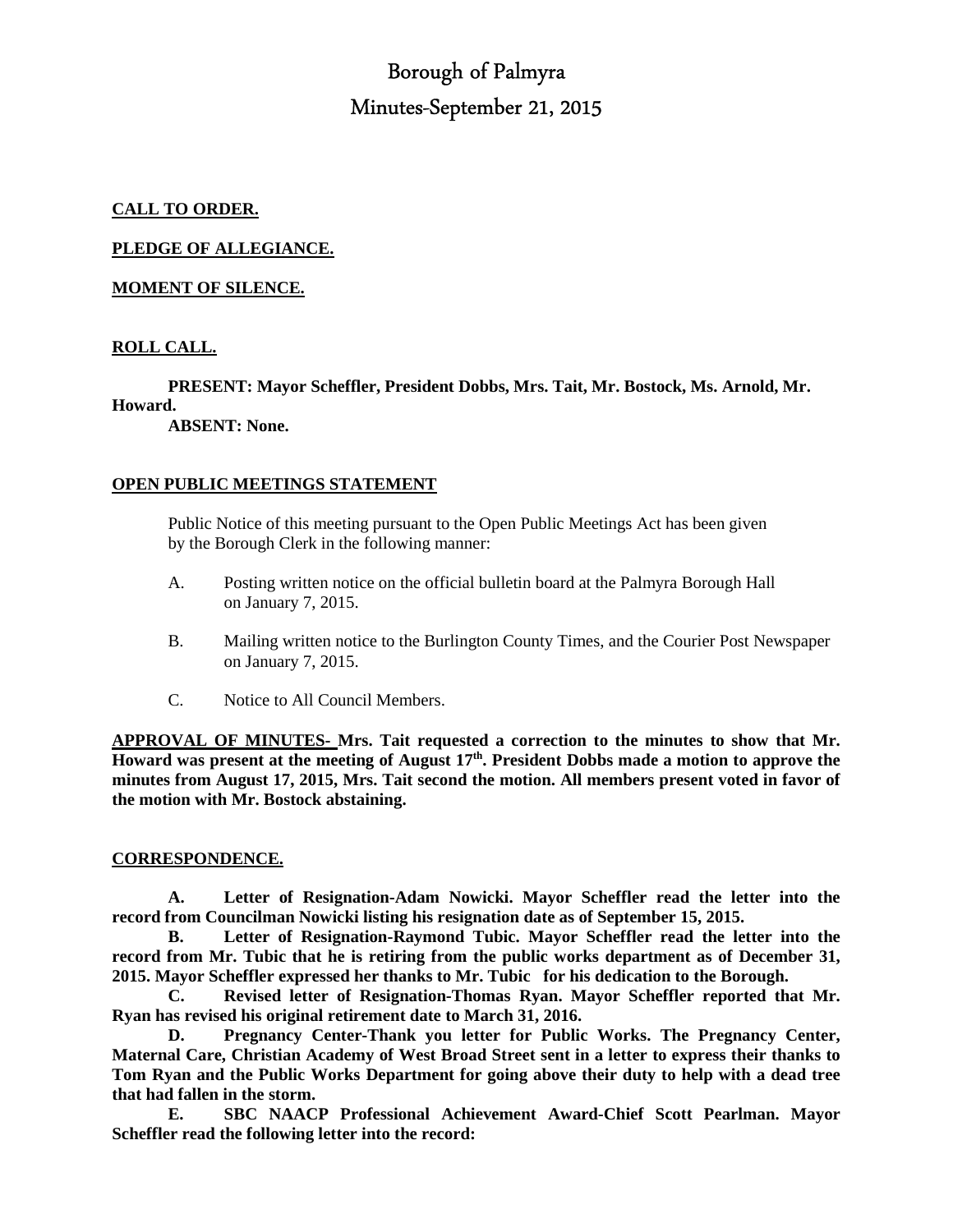

# Southern Burlington County NAACP

Southern Burlington County NAACP Unit 2106

President Ms. Crystal D. Charley 1 st VP Cynthia L. Davis 2"<sup>4</sup> VP Dawn S. Fontaine

> **Secretary** Jeanetta Warren Asst. Secretary April M. Piercy

**Treasurer** Daniel T. Sharpe

#### Committee Chairs

Legal Redress Daniella Gordon, Esq. Community Coord, Dawn Fontaine Youth Works April M. Piercy Young Adults Angelette Warren **Communications** Jeanetta Warren Housing Michelle Jackson Econ. Development Sam Blango Freedom Fund **J.** W. Piercy, III. Membership Rick Gray W. **1.** N. Francine Cartwright Health Renee Lewis-Mance **Finance** Daniel T. Sharpe

1 August 2015

Chief Scott Pearlman Palmyra Police Department 20 West Broad Street Palmyra, NJ 08065

Re: NAACP Award

Dear Chief Pearlman:

It is with great pride and pleasure that I inform you of your selection to receive the Southern Burlington County NAACP's **Professional Achievement Award** on October 30, 2015 at our 5<sup>th</sup> Annual Freedom Fund Awards Gala being held at The Westin Mount Laurel, 555 Fellowship Road in Mount Laurel, New Jersey.

The **Professional Achievement Award** is presented to an individual that distinguishes themselves in their chosen profession and utilizes their position within their profession to assist others achieve their dreams. For your commitment to public safety and bridging the gap of civil rights and law enforcement, specifically with the NAACP and Palmyra Police Department. Your dedication to improving diversity within the Palmyra Police and community engagement is certainly commendable.

This award will be presented on Friday, October  $30<sup>th</sup>$  at our Freedom Fund event which begins at 6:30 PM. We have one complimentary ticket for you. Additional tickets for the event are \$70.

Additionally, should you wish to place an ad in our Souvenir Journal, please contact J. W. Piercy, **III.** at (240) 770-1911 for more information. Also, if you could please forward your bio to him at dge6109@ gmail.com no later than Friday, October 2, 2015 it would be greatly appreciated.

Again, congratulations on your selection. We look forward to recognizing you publically on October 30th!

Sincerely,

Ms. Crystal D. Charley President, Southern Burlington County NAACP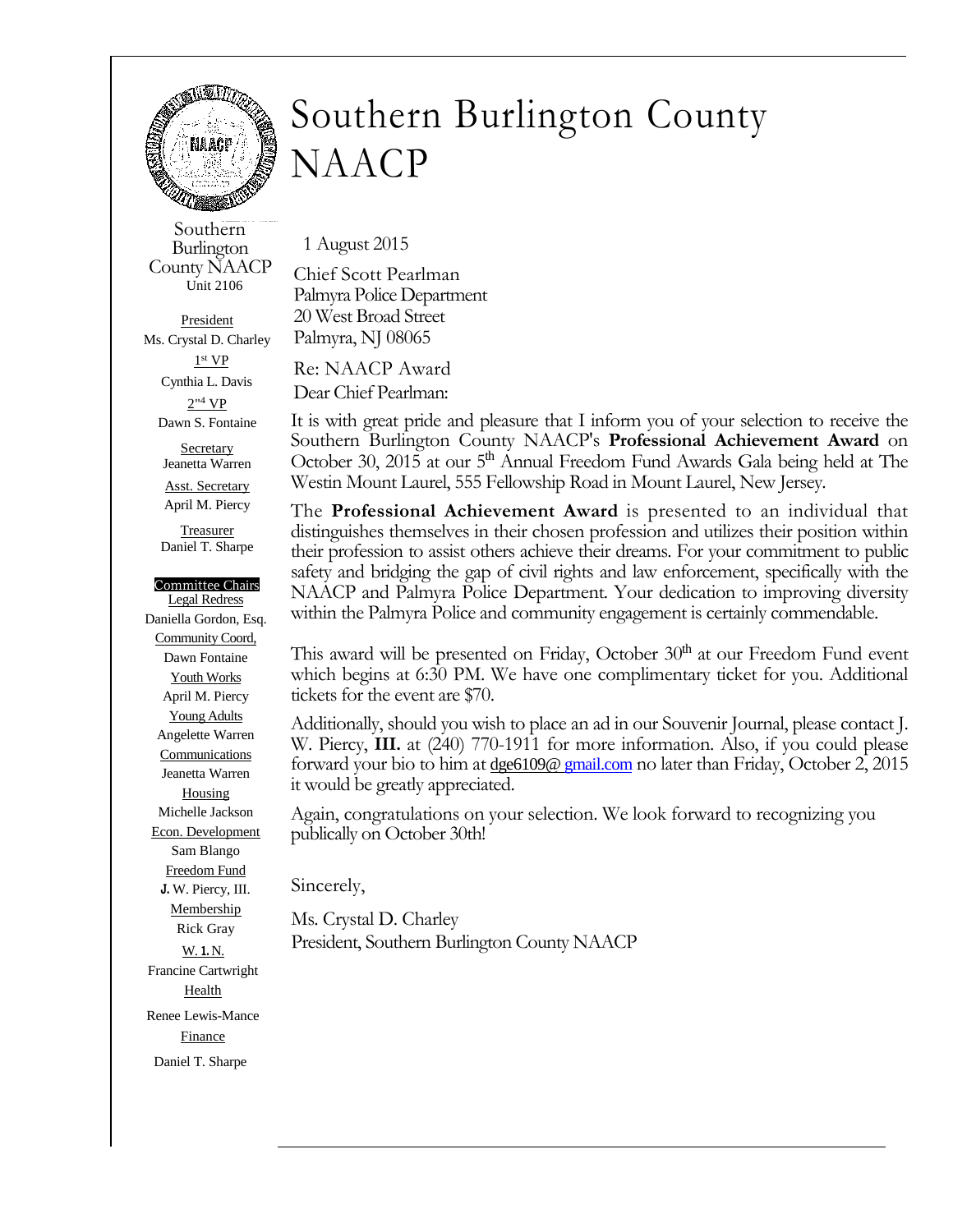**Chief Pearlman explained that he was not expecting the honor and that it is really for the entire police department. Chief Pearlman explained that Lt. Campbell will handle the Halloween Parade that evening.** 

**Mayor Scheffler requested that her paycheck as usual go towards the Halloween Parade.** 

 **F. PTA- Mayor Scheffler received a letter from the PTA announcing that they had moved their meetings to Tuesday night, so that there is no conflict of meetings between Council and the PTA.** 

**Mayor Scheffler discussed that the Borough had received an OPRA request about three weeks ago for information on her and President Dobbs. Mayor Scheffler discussed that the public does have a right to the information, but that this OPRA request took 148 hours of Borough employees time to fill, time that the Borough's taxpayers had to pay for. Mayor Scheffler explained that it was one of the most significant ones that she can remember. The taxpayers of the Borough should not have to pay for someone's political agenda.** 

#### **PROFESSIONAL UPDATES.**

 **A. Environmental Resolutions-Mr. Kirchner discussed that there is a change order on the agenda for the Borough Hall Door project in the amount of \$300. this was to do some work on the construction office door. The generator for the community center and also the road project for West Second Street is out for bid and the bid opening is September 30. The stop signs at Legion and 6 th Street were reviewed and public works reinstalled them. Mr. Kirchner is awaiting information from Riverton on the five way stop at Elm and 2nd Street. Public works did move the stop sign at 2nd Street on the Borough's side to confirm with the new traffic standards. Mr. Kirchner explained that Burlington County does not own Route 73, so they are unable to post a sign directing traffic to Palmyra. Mr. Kirchner explained that DOT has the right of way on Route 73 and that he has contacted them about having a sign placed. NJ Transit and Mr. Kirchner will meet after the Pope's visit to discuss the two (2) Welcome to Palmyra signs. Mr. Kirchner passed out a concept plan for Bank Avenue to use for the application to the Burlington County Parks Grant, the plan can always be amended later to meet the requirements. The sewer plant is up and running, as well as the thickener. Mrs. Tait inquired if something could be done about the dirt on the softball field, it is as hard as concrete. Mr. Kirchner explained that it has to be watered to keep the dirt soft. Mr. Gural will have public works take a look at it. Ms. Arnold inquired as to what the red lines on the plan indicated. Mr. Kirchner explained that instead of a sidewalk or roadway, the area will be stripped.** 

 **B. Environmental Resources Inc.-Mr. Hogue discussed the investigation of the munitions and explosives of concern (MEC). Mr. Hogue explained that a sign about the project has to be placed down at the Palmyra Cove and that he sent draft language to Mr. Gural for review. The project is set to start about November 1st, 2015. Mr. Hogue reviewed the action items that ERM will take on the project: prepare application for a soil erosion and sediment control plan certification and submit to Burlington County Soil Conservation, prepare a revised cost estimate for MEC RI work is consultation with MMG and Palmyra and submit to DEP for release of funding from the grant. Mr. Hogue explained that the Borough will need to have an access letter to the properties. Mayor Scheffler will need to sign application on behalf of Borough for review for soil erosion and sediment control. Ms. Arnold inquired if Mr. Hogue is satisfied that things are moving at the right pace. Mr. Hogue replied that yes he is satisfied that the right people are on the project and that the funds from the grant are available. President Dobbs inquired as to how long the investigation will take. Mr. Hogue replied that it should take about a couple months and that it depends on the weather.** 

 **C. Community Grants, Planning and Housing. Mr. Gural gave the report for CGP & H. The Small Cities Housing Rehabilitation program grant has been applied for which will assist the Borough in closing out the RCA agreement with Evesham Township. The Borough is applying for the Burlington County Parks Development Grant for along the riverfront between Garfield and**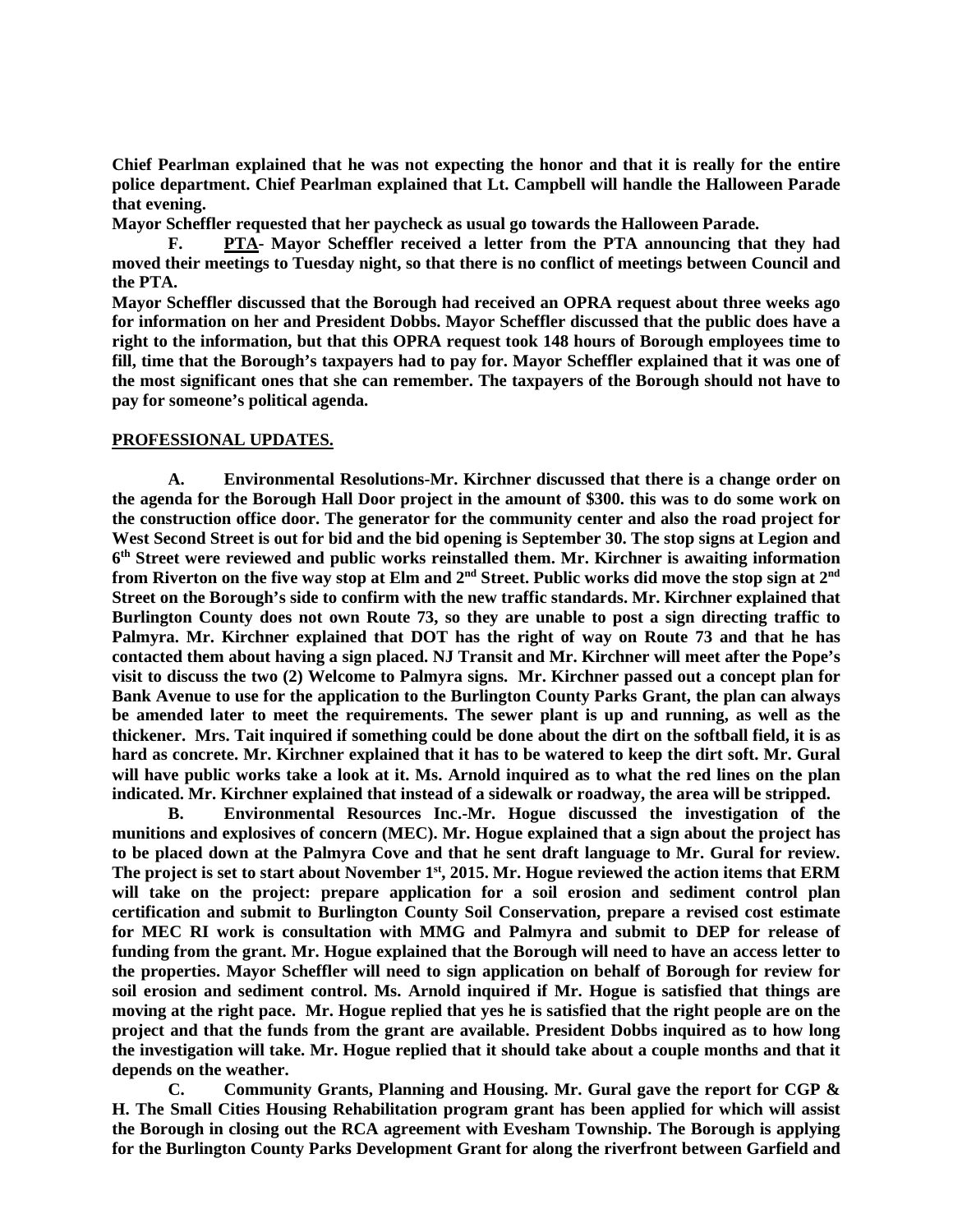**Morgan Avenue, the Safe Streets to Transit Program to request funds for traffic calming measures within the Broad Street Corridor. Mr. Gural reported that the Boroughs Declaratory Judgement and supporting documents were submitted to the courts to have continued protection from builders Remedy lawsuits via the court. The Council on Affordable Housing has been stripped of its responsibilities by the NJ Supreme Court. The Borough has until December 5, 2015 to provide the court with an updated Housing Element and Fair Share.** 

 **D. CMEngineering-Mr. Gural gave the report for CME; the AST project involves the installation of an above ground fuel tank and dispensers at the public works yard. The Board of Education has provided their fuel consumption data. The report recommends the installation of one (1) above ground 2,000 gallon fuel tank with two(2) 1, 000 gallon compartments-one for unleaded gas and the other one for diesel fuel. The project is looking to go out for bid in February 2016.** 

 **E. Brownfields Conference- Mayor Scheffler reported that Mrs. Tait and Mr. Howard had attend the convention with her and that it was extremely productive and there was a majority of developers there. They had the opportunity to talk to redevelopers that were there for Brownfield developments. They created contacts and presented the Borough's program. Congressman Andrews has a redeveloper that would like to give a proposal to the Borough. Mr. Howard explained that they had met with about ten people that gave great input for redevelopment areas. Mrs. Tait discussed that everything was laid out and that she came away with a lot of information.** 

# **ORDINANCES ON SECOND READING.**

**A. Ordinance 2015-14, Ordinance Authorizing the Public Auction Of Real Property Owned By Palmyra That Is No Longer Needed for Public Use by Auction To The Highest Bidder. (Block 127, Lot 10 & 11). Mayor Scheffler read the title into the record. Council discussed the minimum price needed to cover the Borough's cost on the property. The consensus was that the bid should start at \$40,000 due to the appraisal. Mrs. Tait made a motion to open the ordinance for a public hearing, Mr. Bostock second the motion. All members present voted in favor of the motion. No one from the public wishing to be heard, President Dobbs made a motion to close the public portion, Mrs. Tait second the motion. All members present voted in favor of the motion. President Dobbs made a motion to adopt the ordinance on second and final reading, Mr. Bostock second the motion. At the call of the roll, the vote was:** 

 **AYES: President Dobbs, Mrs. Tait, Mr. Bostock, Ms. Arnold, Mr. Howard.** 

 **NAYES: None. The ordinance was adopted on second and final reading and will take effect after publication according to law.** 

**RESOLUTIONS. Consent Agenda- Resolution 2015-161-Resolution 2015-185 will be enacted as a single motion, if any resolution needs additional discussion it will be removed from the consent agenda and voted on separately. Mayor Scheffler removed Resolutions 2015-165 and 2015-180 from the consent agenda. Mrs. Tait made a motion to approve the consent agenda, Mr. Bostock second the motion. At the call of the roll, the vote was:** 

> **AYES: President Dobbs, Mrs. Tait, Mr. Bostock, Ms. Arnold, Mr. Howard. NAYES: None.**

**Resolution 2015-165- Resolution Awarding Engineering Services For West Second Street Improvements To Environmental Resolutions, Inc. Mr. Bostock made a motion to approve the resolution, Mrs. Tait second the motion. At the call of the roll, the vote was:** 

> **AYES: Mrs. Tait, Mr. Bostock, Ms. Arnold, Mr. Howard. NAYES: None. ABSTAIN: President Dobbs. Resolution 2015-180, Resolution Authorizing The Purchase Of 2016 Ford**

**Interceptor And Accessories From Cherry Hill Winner Ford via State Contract In The Amount Of \$35,208.62 For Use By The Palmyra Police Department Utilizing 2015 Capital Funds. Chief Pearlman explained that this is a vehicle that will replace one of the older ones that has over 100,000 miles on it. The old vehicle will be rotated down to a detective car. President Dobbs made a**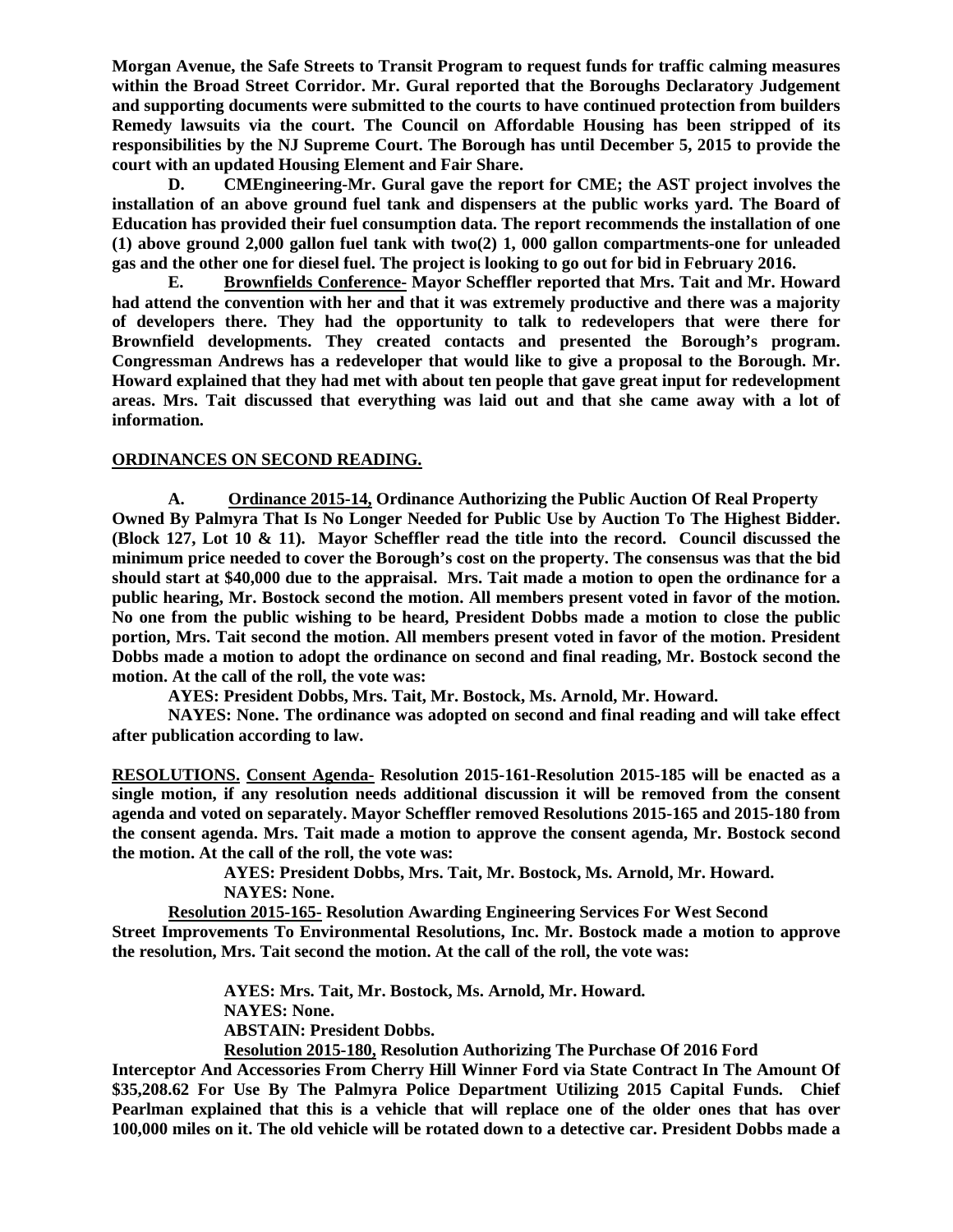**motion to approve the resolution, Mr. Howard second the motion. At the call of the roll, the vote was:** 

 **AYES: President Dobbs, Mrs. Tait, Mr. Bostock, Mr. Howard. NAYES: Ms. Arnold.** 

**A. Resolution 2015-161, Resolution of the Borough of Palmyra Approving Contract Change Order #2 For Garozzo & Scimeca Construction Inc. for the Borough Hall Door Replacement Project in the Amount of \$300.00.0** 

**B. Approval of Bingo License for Independence Fire #1-Coach Bag Bingo-10/4/15.** 

**C. Approval of Special Social Permit for Palmyra Cove Environmental Education Foundation for October 3, 2015.** 

**D. Resolution 2015-162, Resolution Authorizing A Handicapped Parking Space For 601 Delaware Avenue.** 

**E. Resolution 2015- 163, Resolution Of The Borough Of Palmyra Authorizing The Mayor To Sign All Necessary Paperwork For The County Municipal Park Development Program.** 

**F. Resolution 2015-164, Resolution Appointing Substitute Crossing Guards For The 2015-2016 School Year.** 

**G. Resolution 2015-165, Resolution Awarding Engineering Services For West Second Street Improvements To Environmental Resolutions, Inc.** 

**H. Resolution 2015-166, Resolution Of The Borough Of Palmyra, County Of Burlington Authorizing A Lien Be Placed On Properties for Failure To Comply With Obnoxious Growth And Property Maintenance Violations. (1004 Cinnaminson Avenue).** 

**I. Resolution 2015-167, Resolution Of The Borough Of Palmyra, County Of Burlington Authorizing A Lien Be Placed On Properties for Failure To Comply With Obnoxious Growth And Property Maintenance Violations. (1006 Cinnaminson Avenue).** 

**J. Resolution 2015-168, Resolution Of The Borough Of Palmyra, County Of Burlington Authorizing A Lien Be Placed On Properties for Failure To Comply With Obnoxious Growth And Property Maintenance Violations. (525 W. Front).** 

**K. Resolution 2015-169, Resolution Of The Borough Of Palmyra, County Of Burlington Authorizing A Lien Be Placed On Properties for Failure To Comply With Obnoxious Growth And Property Maintenance Violations. (406 Veterans Drive).** 

**L. Resolution 2015-170, Resolution Of The Borough Of Palmyra, County Of Burlington Authorizing A Lien Be Placed On Properties for Failure To Comply With Obnoxious Growth And Property Maintenance Violations. (501 Garfield).** 

**M. Resolution 2015-171, Resolution Of The Borough Of Palmyra, County Of Burlington Authorizing A Lien Be Placed On Properties for Failure To Comply With Obnoxious Growth And Property Maintenance Violations. (500 Arch).** 

**N. Resolution 2015-172, Resolution Of The Borough Of Palmyra, County Of Burlington Authorizing A Lien Be Placed On Properties for Failure To Comply With Obnoxious Growth And Property Maintenance Violations. (509 Kennedy).** 

**O. Resolution 2015-173, Resolution Of The Borough Of Palmyra, County Of Burlington Authorizing A Lien Be Placed On Properties for Failure To Comply With Obnoxious Growth And Property Maintenance Violations. (603 W. Front).** 

**P. Resolution 2015-174, Resolution Of The Borough Of Palmyra, County Of Burlington Authorizing A Lien Be Placed On Properties for Failure To Comply With Obnoxious Growth And Property Maintenance Violations. (910 Washington).** 

**Q. Resolution 2015-175, Resolution Of The Borough Of Palmyra, County Of Burlington Authorizing A Lien Be Placed On Properties for Failure To Comply With Obnoxious Growth And Property Maintenance Violations. (609 W. Broad).** 

**R. Resolution 2015-176, Resolution Of The Borough Of Palmyra, County Of Burlington Authorizing A Lien Be Placed On Properties for Failure To Comply With Obnoxious Growth And Property Maintenance Violations. (515 Jefferson).** 

**S. Resolution 2015-177, Resolution Of The Borough Of Palmyra, County Of**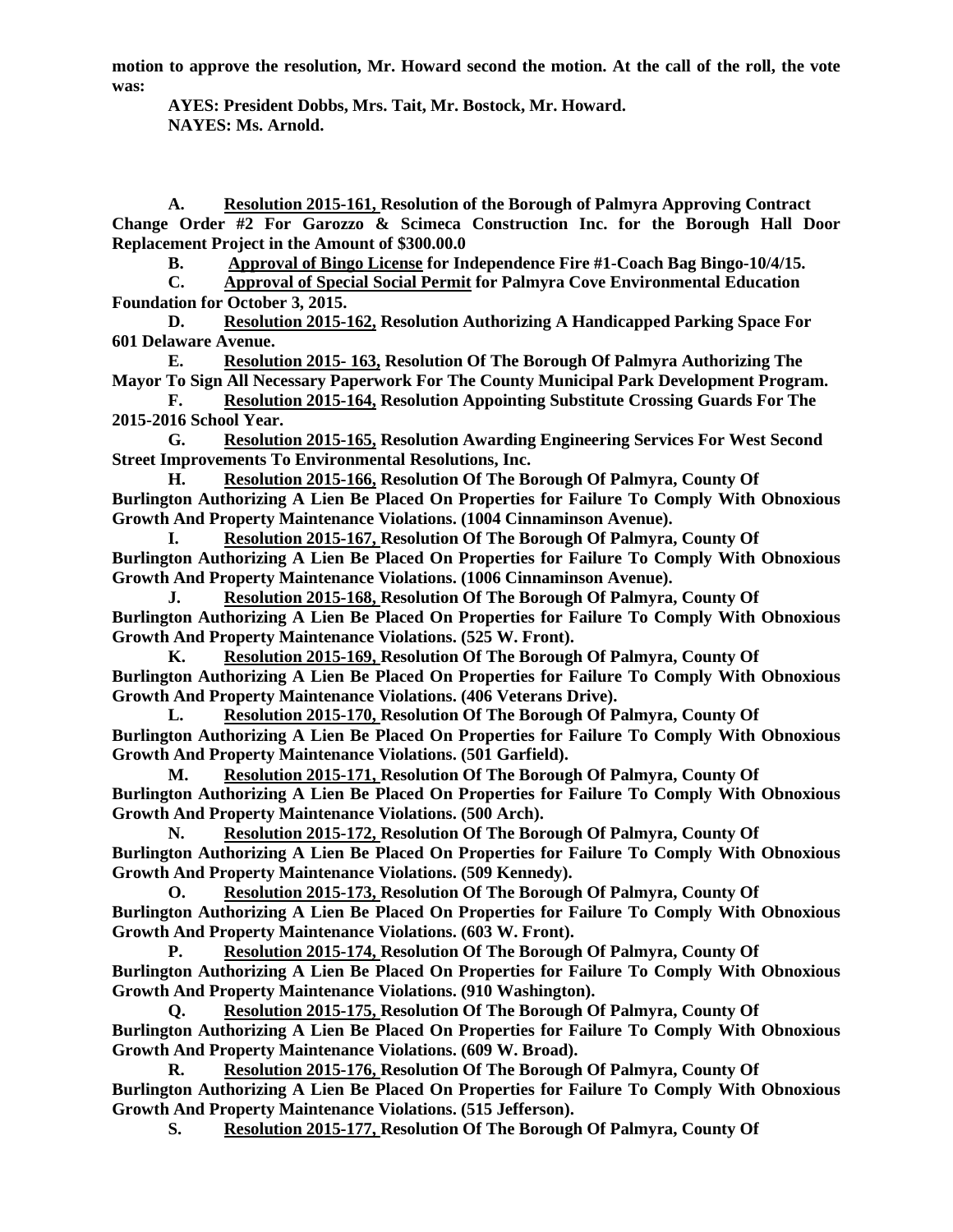**Burlington Authorizing A Lien Be Placed On Properties for Failure To Comply With Obnoxious Growth And Property Maintenance Violations. (220 W 3 rd).** 

**T. Resolution 2015-178, Resolution Of The Borough Of Palmyra, County Of Burlington Authorizing A Lien Be Placed On Properties for Failure To Comply With Obnoxious Growth And Property Maintenance Violations. (600 Legion).** 

**U. Resolution 2015-179, Resolution Authorizing The Purchase Of 2016 Ford Explorer and Accessories From Cherry Hill Winner Ford via State Contract In The Amount Of \$33,124.32 For Use By The Palmyra Fire Department Utilizing 2015 Capital Funds.** 

**V. Resolution 2015-180, Resolution Authorizing The Purchase Of 2016 Ford Interceptor And Accessories From Cherry Hill Winner Ford via State Contract In The Amount Of \$35,208.62 For Use By The Palmyra Police Department Utilizing 2015 Capital Funds.** 

**W. Resolution 2015-181, Resolution Authorizing The Purchase Of Body Worn Camera Computer Server And Accessories From Networks Plus In The Amount Of \$27,895. For Use By the Palmyra Police Department Utilizing 2015 Capital Funds.** 

**X. Resolution 2015-182, Resolution Authorizing The Purchase Of Body Worn Cameras From Digital Alley In The Amount Of \$22,895.00 For Use By The Palmyra Police Department Utilizing 2015 Capital Funds.** 

**Y. Resolution 2015-183, Resolution Authorizing Adoption Of U.S. General Services Administration Per Diem Rates As Official Rates Reimbursed And/Or Paid To Borough Personnel For Official Travel.** 

**Z. Resolution 2015-184, Resolution Authorizing The Payment Of Bills For August, 2015 In The Amount Of \$4,274,886.61.** 

**1. Resolution 2015-185, Resolution Identifying Kareemah Press As The Fair Housing Officer.** 

# **DISCUSSION ITEMS.**

**A. Cell tower/Monopole. Mr. Gural discussed that the primary report was emailed to all council members. The ownership of the tower is being looked at to make sure that in the future it is cleared who is responsible for all of the construction repairs that will be needed. Mr. Gural explained that the tower is very well constructed and that the companies do maintenance on their individual equipment. Mr. Rosenberg is reviewing all of the current leases for the tower. Ms. Arnold inquired about the upgrade that AT & T requested. Mr. Gural replied that the Borough has not signed off on the improvements till Mr. Rosenberg has completed his review.** 

**B. Armando Riccio, Esq. Invoice.-Mr. Gural explained that the new charges on the bill that are above the set amount are for transcripts, copies, etc. The charges are due to an investigation of allegations for a department. Resolution 2015-186, Resolution Amending Resolution 2015-70, Resolution 2015-86 and Resolution 2015-108 Authorizing The Appointment Of Armando v. Riccio, Esq. as Borough Special Solicitor. Mrs. Tait made a motion to approve the resolution, President Dobbs second the motion. At the call of the roll, the vote was:** 

 **AYES: President Dobbs, Mrs. Tait, Mr. Bostock, Ms. Arnold, Mr. Howard. NAYES: None.** 

**C. Borough Council Vacancy. Mr. Rosenberg recommended that Council pass a resolution accepting the letter of resignation from Mr. Nowicki. Mayor Scheffler expressed her concerns about the date of the letter and the actual date of the resignation. If the resignation was before September, when the letter was dated in August, the position would be placed on the November ballot for the taxpayers to decide. Mr. Rosenberg discussed that the specific statue states that September 1st is the drop dead deadline for new information for the ballot, but there is always exemptions to the rule. Mayor Scheffler requested that Mr. Rosenberg look into the issue. Mr. Rosenberg discussed that the argument would be if it is fair to deprive the voters of selecting someone to represent them for the next 15 months. Ms. Arnold inquired if it was a decision of council's. Mr. Rosenberg replied that if council concluded that it was important not to disfranchise the voters then council could ask the court to place name on the ballot. Mr. Bostock discussed that the voters should make the decision and that he chose not to run in this election, due to the fact that he is moving in the next few years, so that voters could elect someone who would be here for the entire term of office. Mr. Howard discussed that the voters should be allowed to vote on the**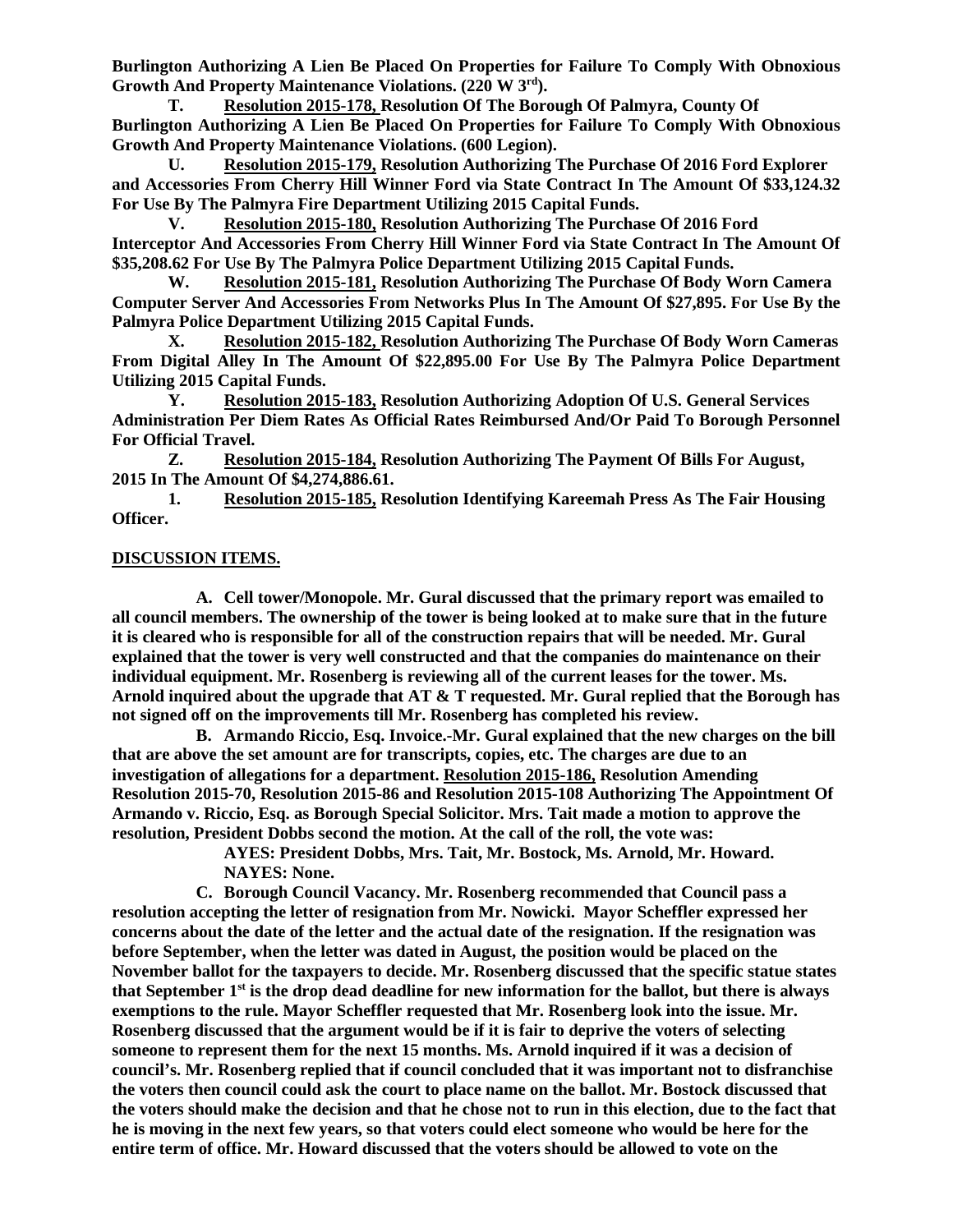**opening. Ms. Arnold discussed that there is a discrepancy because if a person is placed on the ballot at this time, they do not have the benefit that others do to have their name on ballots already. Ms. Arnold discussed that it comes back to the political parties and that the law is clear that three (3) names are to be submitted to council and one name is to be chosen to fill the vacancy. Mayor Scheffler explained that council still has time to select a name, since it is 15 days after the names are submitted. Resolution 2015-187, Resolution Authorizing The Solicitor to Determine Whether The Clerk Of Burlington County Has Already Received The Printed Ballots For The General Election On November 3, 2015 and To Research The Law Regarding a Potential Legal Challenge To the Statue Providing For The Appointment Of A Council Vacancy Occurring After September 1st Of the Next To Last Year Of Term. Mrs. Tait made a motion to approve the resolution, Mr. Howard second the motion. At the call of the roll, the vote was:** 

 **AYES: President Dobbs, Mrs. Tait, Mr. Bostock, Mr. Howard.** 

# **NAYES: Ms. Arnold.**

**Ms. Arnold stepped down from the dais to the podium. Ms. Arnold as Chairwoman of the Palmyra Republicans submitted three names for the vacancy on Council; Frank Cosky, Bryan Norcross, Bill Reed. Ms. Arnold gave a brief synopsis of each candidate: Mr. Cosky-was born and raised in Palmyra and attended Palmyra schools, he attend Rutgers Law School and has a legal practice in Cinnaminson, Mr. Cosky also served as a councilman for three years in the 1990's. Mr. Norcross is Undersheriff and works for the Sheriff's department of Burlington County. He assists with the budget process for the department and oversees the clerical staff. Mr. Norcross has also worked for the Borough of Riverton, was honorable discharged from the Navy and works on various activities in the Borough for the children. Mr. Reed is a life-long resident with deep family roots in the Borough. Ms. Arnold requested that a vote be taken tonight to replace Mr. Nowicki. Mayor Scheffler explained that no vote would be taken tonight, due to the need for interviewing the prospective candidates.** 

**Mr. Rosenberg informed council that they also need to do a resolution to accept Mr. Nowicki resignation. Resolution 2015-188, Resolution Accepting The Resignation Of Adam Nowicki From Borough Council Effective September 15, 2015. Mrs. Tait made a motion to approve the resolution, Mr. Howard second the motion. At the call of the roll, the vote was:** 

 **AYES: President Dobbs, Mrs. Tait, Mr. Bostock, Mr. Howard.** 

 **NAYES: Ms. Arnold.** 

**D. Cinnaminson Ave and Temple Blvd update-Chief Pearlman informed council that he has not heard anything back from the County. There was an accident at the location, but no injuries.** 

**E. PW/Superintendent-Mayor Scheffler discussed that there will be a large void to fill when Mr. Ryan retires from the Borough. Mr. Gural requested that he be given permission to start looking for a replacement for Mr. Ryan. The positions require a number of different licenses and there is a need for the training to overlap.** 

**F. Sign, fence & porch set-back ordinances-The Council is still waiting for response from the Land Use Board.** 

**G. Athletic Organizations. Mr. Gural explained that Mr. Howard had sent an email concerning the policy on background checks for the athletic organizations in the Borough. The Borough does not have a hard core process for the requirement of background checks for people who are volunteering as coaches, but not employees of the Borough. Chief Pearlman discussed that background checks should be a requirement of using the Borough's center and fields. An ordinance should be adopted with the requirements spelled out.** 

**H. Joint meeting-Borough Council & Land Use Board-10/19-The Housing Element and Fair Share Plan need to be present to Council and to the Land Use Board, the most productive way is to have a joint meeting of the boards on October 19, 2015.** 

**I. Sidewalk Inventory-Mr. Gural handed out the inventory that was prepared by Environmental Resolutions detailing all of Borough owned sidewalks.** 

# **ADMINISTRATOR REPORT.**

**A. Best Practice Inventory/Checklist-Mr. Gural reported that the Best Practice checklist is due to the State by October 16th and that he will present it to Council on October 19th .**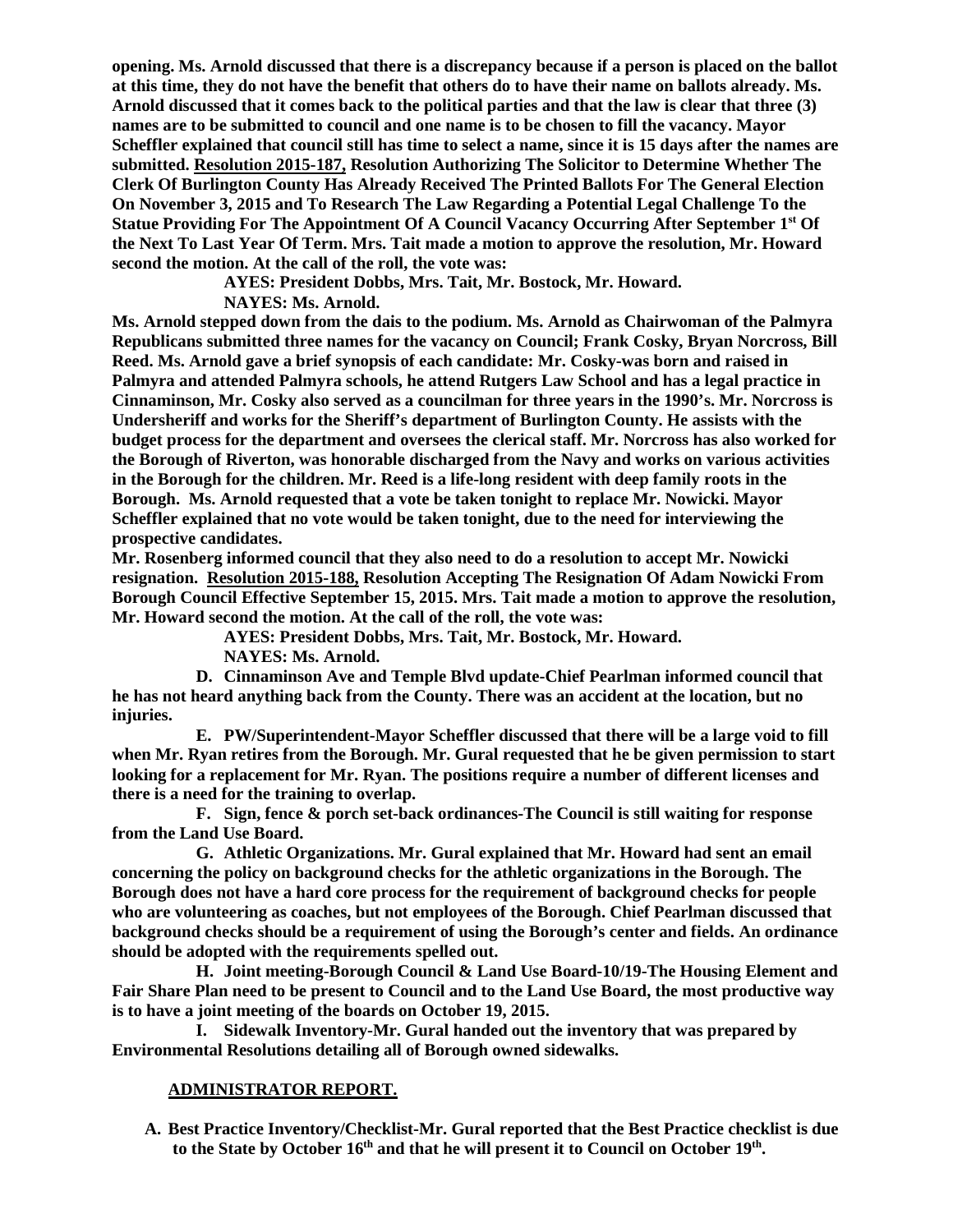**B. Artificial Field Repairs/grooming-August 21st. Landtek repaired and groomed the turf fields.** 

**C. Community Center & Borough Hall Improvements-Mr. Gural discussed that the front steps on Borough Hall are on the list to be replaced and also any additional work needed at the Community Center.** 

**D. 2015 General Obligation Bond Issue. The Borough received a copy of the Certificate Making Award Of Tax Exempt General Obligation Bonds, Series 2015B by The Borough Of Palmyra, In Accordance With Terms of the Notice of Sale. Mr. Gural read into the record page three (3) the list of bidders and their amounts:** 

#### **BIDDERS BID(TIC)**

| UBS Financial Services, Inc.  | 2.798176% |
|-------------------------------|-----------|
| Robert W. Baird 86 Co., Inc.  | 2.822717  |
| Bank of America/Merrill Lynch | 2.855791  |
| Janney Montgomery Scott, LLC. | 2.947111  |

**E. Mosquito control. The County has completed some spraying for West Nile Virus and if the Borough is informed ahead of time, an email blast is sent out to the residents.** 

**F. MedExpress Urgent Care-this was held for executive session under contracts.** 

**G. JIF Elected Officials Seminars/Training-there are three(3) dates for council officials to attend with one being in Burlington County, the Borough receives credit for each member that attends.** 

**H. Papal Visit Update-Chief Pearlman informed Council that the Riverline will not be stopping in Palmyra on Saturday or Sunday due to the Papal visit in Philadelphia. The majority of the traffic issues will be with Route 73.** 

**I. Bowling Alley-Mr. Gural requested that this be held for executive session.** 

**J. AED-Chief Pearlman discussed that they are working on a comprehensive plan on the use and availability of the AED for the athletic organizations.** 

**K. Travel expense reports-Mr. Gural reminded everyone that they need to submit their reports to get reimbursed by the Borough.** 

**L. Shred & Electronics Disposal Events-the County is holding their shredding event this weekend and the Borough will be holding theirs on October 24th from 7am-noon at the public works yard.** 

**M. Maintenance Bonds expirations. Mr. Gural explained that the bond for firehouse generator expired in March 2015 and that Mr. Kirchner, ERI has recommend the release of the bond. The bond for the HVAC expires the end of September 2015.** 

**Resolution 2015-189, Resolution Authorizing The Release of the Bond for The Independent Firehouse #1 Generator Project For Ronald Janney Electrical, Inc. Mr. Bostock made a motion to approve the resolution, President Dobbs second the motion. At the call of the roll, the vote was:** 

 **AYES: President Dobbs, Mrs. Tait, Mr. Bostock, Ms. Arnold, Mr. Howard.** 

 **NAYES: None.** 

# **COMMITTEE REPORTS.**

**Land Use Board/Public Events- Mrs. Tait reported that the Land Use Board did not meet this month. The town wide yard sale was a success with many houses participating. The Halloween Committee is working on the parade.** 

**Youth Activities- Mr. Howard reported that basketball has started under PAL/RIV and that there are people who want to be involved with the sport. Right now there is just an intermural league and that there are about 200 kids interested in playing. On October 6 at 7:30 there will be a meeting for anyone that is interested.** 

**Student Activities-Mr. Gravano reported that Palmyra beat Holy Cross.**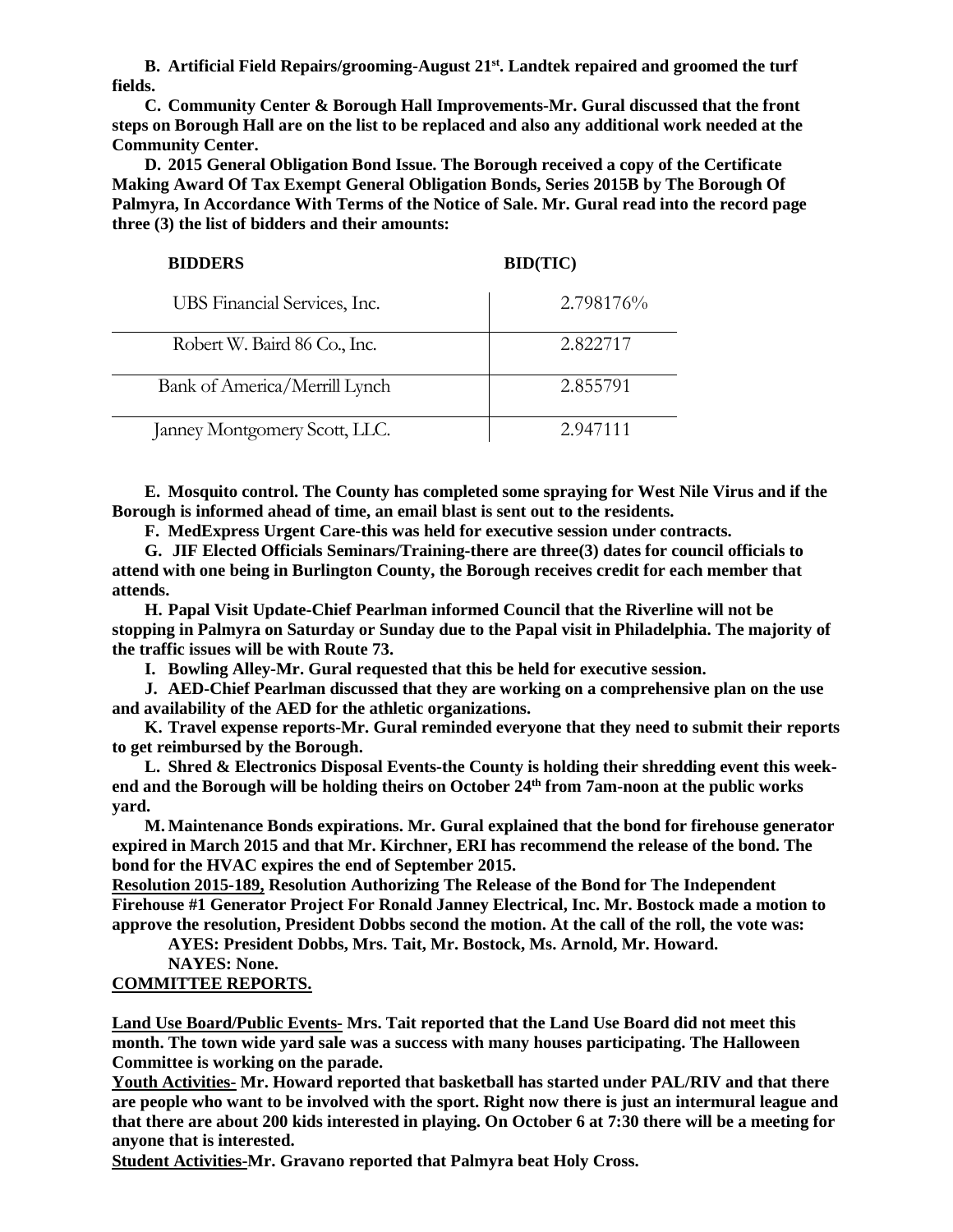**Board of Education/Construction/Code Enforcement- Ms. Arnold reported there are still signs available from the police department that say Please drive slowly we ♥ our children. The construction committee is still working on the sign ordinance and that the issue of not having a sign for a yard sale is being addressed. A scanner has been ordered for the construction department. Public Works/Sewer- President Dobbs reported that the public works and sewer report have been given to all council members and that public works has received a new truck that was previously approved. The public works yard is still open on Saturday mornings for residents. Ms. Arnold discussed that the addresses on the properties for liens for property maintenance are not always the current ones. The real estate agent could be working on a short sale or different names for vacant properties. Ms. Arnold discussed that when an item that is not on the agenda is discussed the public is not aware that it will be discussed that evening. Mr. Rosenberg explained that the Mayor sets the agenda with the Borough Clerk and that things can be added by the Mayor. Ms. Arnold explained that the subjects should be on the agenda, so that the public can be informed and the council has a chance to review the subjects. Mr. Rosenberg explained that it is the decision** 

**of the Mayor to amend the agenda.** 

**Coffee with a Cop is tomorrow at the WAWA and Operation Take Back For Medicine is on Saturday-September 26. Residents can bring old medicines to the police department for disposal.** 

**PUBLIC COMMENT. Mrs. Tait made a motion to open the meeting for public comment, President Dobbs second the motion. All members present voted in favor of the motion.** 

**Mr. McElwee-Columbia Avenue inquired as to when the medals for the Veterans would be given out in November. Council discussed giving them out on Veterans Day, but the weather may not be suited for an outdoor event. The medals will be given out at the council meeting of November 16th , 2015. Mr. McElwee inquired if the properties listed for liens on the agenda are all vacant. Mr. McElwee discussed that he believes that the ballots for the election are already printed for absentee mailings.** 

**Mr. Rader-Harbour Drive inquired if Harbour Drive becomes a public road owned by the Borough can speed humps and crosswalks be installed. Mayor Scheffler explained that the Borough has not made a decision to take over the dedication of Harbour Drive and the Harbour Board can make it a gated community or put speed humps it is up to the Association. Mayor Scheffler explained that the fire department is concerned that speed bumps will slow down their response time.** 

**Attorney on behalf of Holy Spirit Cathedral-Broad Street discussed that it has come to his attention that the church has problems with the parking on the street. Mayor Scheffler explained that she had received a letter from the Church and also had talked to the Chief about the issue. There is a parking ordinance and also a Land Use resolution regarding the parking of the Church that regulates the issue. Chief Pearlman explained that he has reached out to the Church, the Borough's Zoning Officer and also the Borough Administrator to set up a meeting to try and work something out.** 

**Ms. Veitheimer-Roland Avenue expressed her dismay about the questioning of the vacancy on Borough Council and that it would not have happen if it was the other party. Ms. Veitenheimer inquired how much it was going to cost the taxpayer to work it out. Mayor Scheffler replied that it could be one telephone call and over. Ms. Veitheimer discussed that the paper said that Palmyra was 35th from the bottom places to live with the taxes. Mayor Scheffler explained that the taxes include the school and county as well as the local taxes. Mr. Gural explained that the Borough was not the highest tax rate in the county and that the largest contributor to the Boroughs taxes is the school. Ms. Veitheimer discussed that the paper shows that the town has one of the highest tax rates in the county. Mayor Scheffler explained that the majority of the taxes go to the schools. Mr. Bostock discussed that the school and county were higher than the Borough and that Ms. Veitenheimer should attend the school budget meeting where they laid out the seven (7) year plan. Ms. Veitheimer explained that she does not understand how Cinnaminson can have a lower rate than the Borough and that she is thinking about moving due to the taxes.** 

**No one else from the public wishing to be heard, Mr. Howard made a motion to close the public portion, Mrs. Tait second the motion. All members present voted in favor of the motion.**